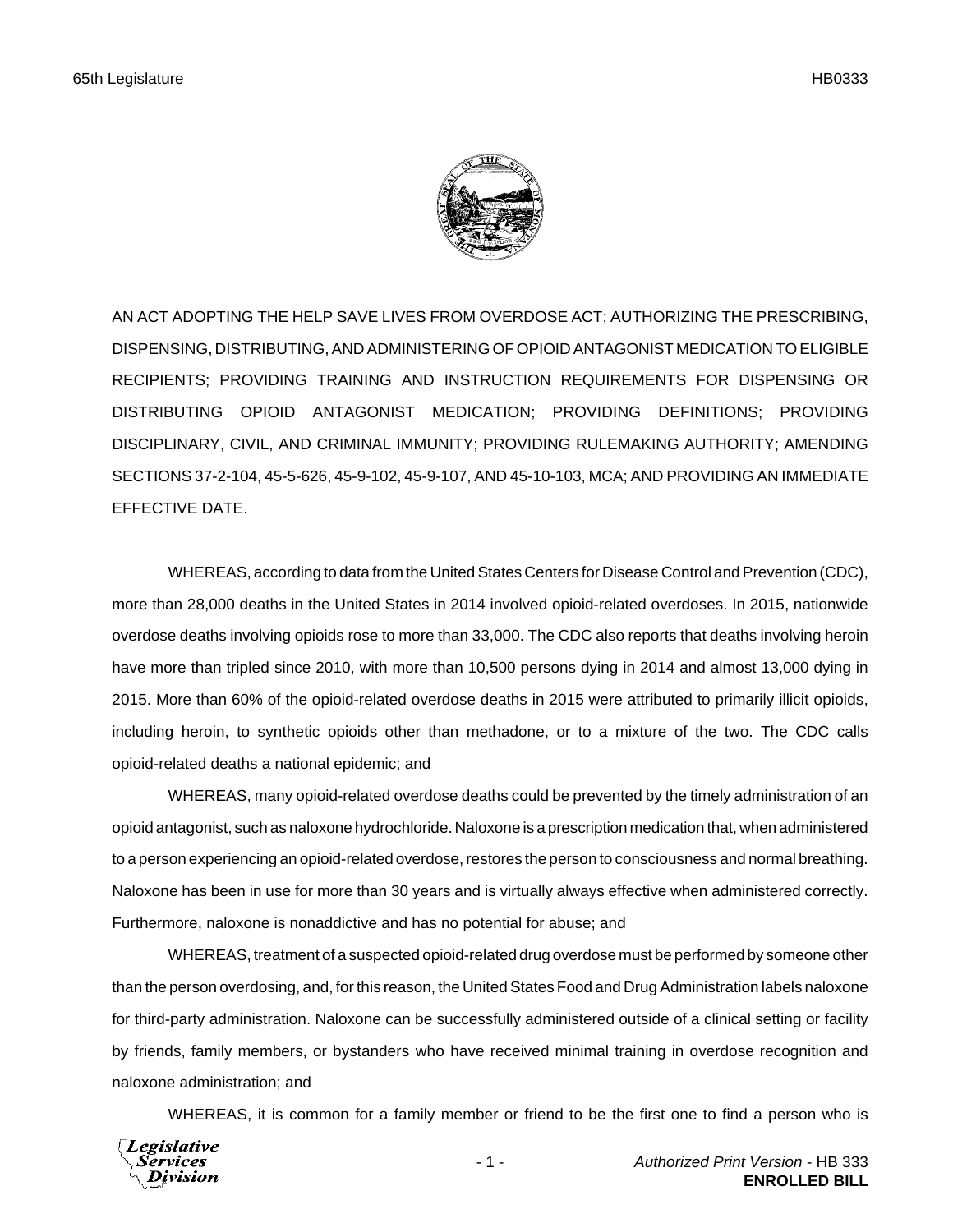experiencing a drug overdose. It is also common for first responders, such as law enforcement officers or firefighters, to be among the first persons on the scene of a reported drug overdose. Studies show widespread success in preventing deaths from opioid-related overdoses through timely administration of naloxone. It is imperative, therefore, that persons who are in a position to render timely assistance to an overdose victim have immediate access to naloxone when it is needed; and

WHEREAS, overdose education and naloxone distribution programs that train family members, friends, and others in a position to assist someone experiencing an opioid-related overdose can effectively reduce opioid overdose death rates. Moreover, naloxone distribution for administration by nonmedical experts can be highly cost-effective; and

WHEREAS, an opioid-related overdose is a medical emergency. After the administration of naloxone, it is critical to summon emergency medical assistance. However, persons who witness an overdose are sometimes reluctant to call 9-1-1 for fear of being arrested and prosecuted for a crime. Thirty-six states and the District of Columbia have passed laws providing limited immunity to persons who call for help when someone has experienced an opioid-related overdose; and

WHEREAS, numerous state and national public health and other organizations support increased access to naloxone, including the American Medical Association, the American Society of Addiction Medicine, the American Pharmacists Association, the United States Conference of Mayors, the National Governors Association, the federal Office of National Drug Control Policy, the American Public Health Association, the Harm Reduction Coalition, the National Association of State Alcohol and Drug Abuse Directors, the American Association of Poison Control Centers, and state and local law enforcement and other organizations representing first responders.

### BE IT ENACTED BY THE LEGISLATURE OF THE STATE OF MONTANA:

**Section 1. Short title.** [Sections 1 through 11] may be cited as the "Help Save Lives from Overdose Act".

#### **Section 2. Purpose.** The purposes of [sections 1 through 11] are to:

(1) save the lives of persons who have experienced an opioid-related drug overdose by providing the broadest possible access to lifesaving opioid antagonist medication;

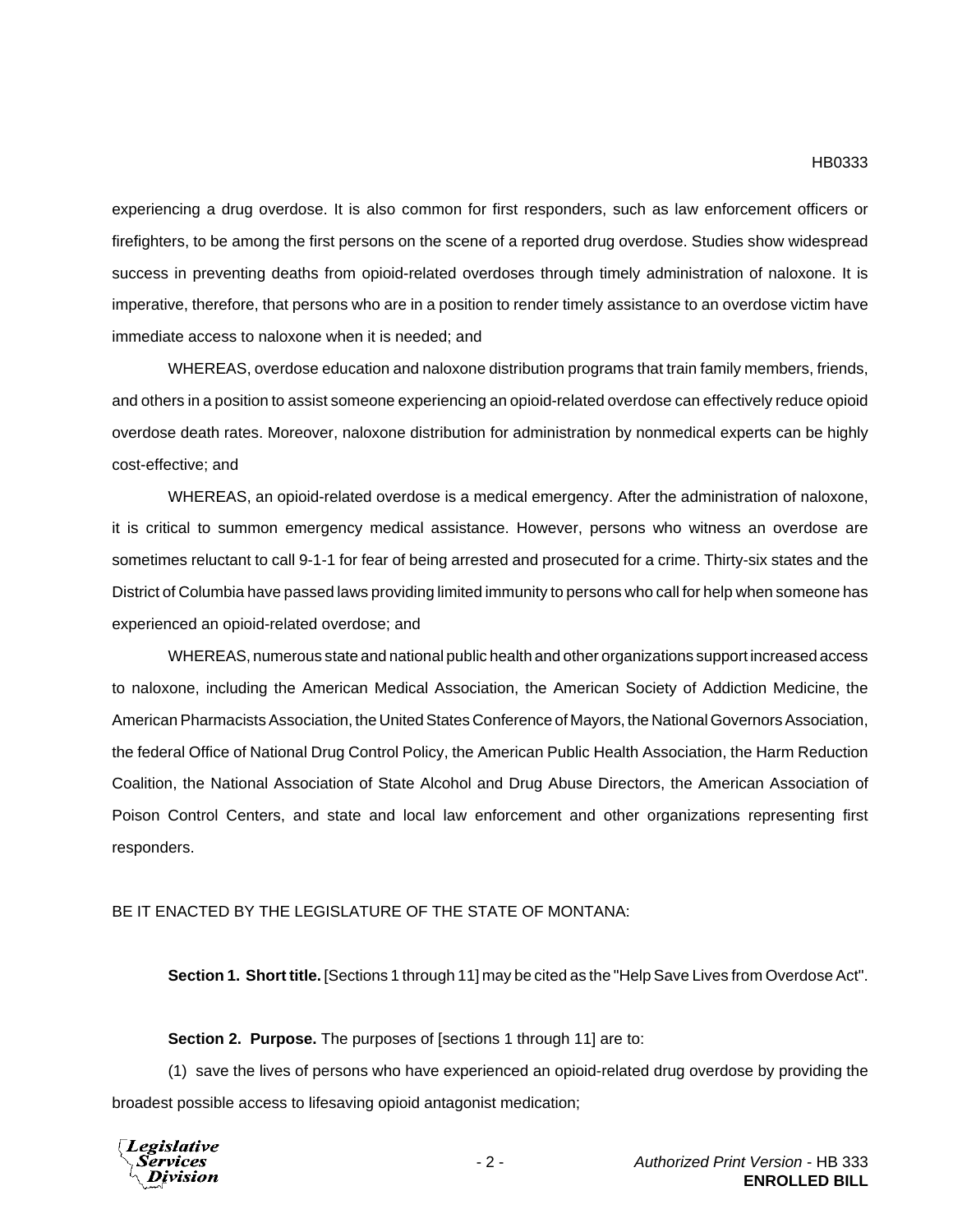(2) facilitate the availability and use of opioid antagonist medication by providing professional, civil, and criminal immunity to persons who prescribe, dispense, distribute, or administer an opioid antagonist; and

(3) encourage persons to seek medical treatment in an opioid-related drug overdose situation by providing immunity from prosecution for certain criminal offenses for persons who seek or receive the medical treatment.

**Section 3. Definitions.** As used in [sections 1 through 11], the following definitions apply:

(1) "Administer" means to apply an opioid antagonist to the body of another person by injection, inhalation, ingestion, auto-injector, or another means.

(2) "Department" means the department of public health and human services provided for in 2-15-2201.

(3) "Dispense" or "dispensing" has the meaning provided in 37-7-101.

- (4) "Distribute" has the meaning provided in 37-7-101.
- (5) "Eligible recipient" means:
- (a) a person who is at risk of experiencing an opioid-related drug overdose;

(b) a family member, friend, or other person who is in a position to assist a person who is at risk of experiencing an opioid-related drug overdose;

- (c) a first responder or a first responder entity;
- (d) a harm reduction organization or its representative;
- (e) the Montana state crime laboratory or its representative;
- (f) a person who, on behalf of or at the direction of a law enforcement agency or officer, may process,

store, handle, test, transport, or possess a suspected or confirmed opioid;

- (g) a probation, parole, or detention officer;
- (h) a county or other local public health department or its representative; or
- (i) a veterans' organization or its representative.

(6) "First responder" means a paid or volunteer firefighter, law enforcement officer, or other authorized person who responds to an emergency in a professional or volunteer capacity. The term does not include an ECP, also known as an emergency care provider, as defined in 37-3-102.

(7) "Harm reduction organization" means an organization that provides direct assistance and services, including but not limited to counseling, screening, and drug treatment, to persons at risk of experiencing an

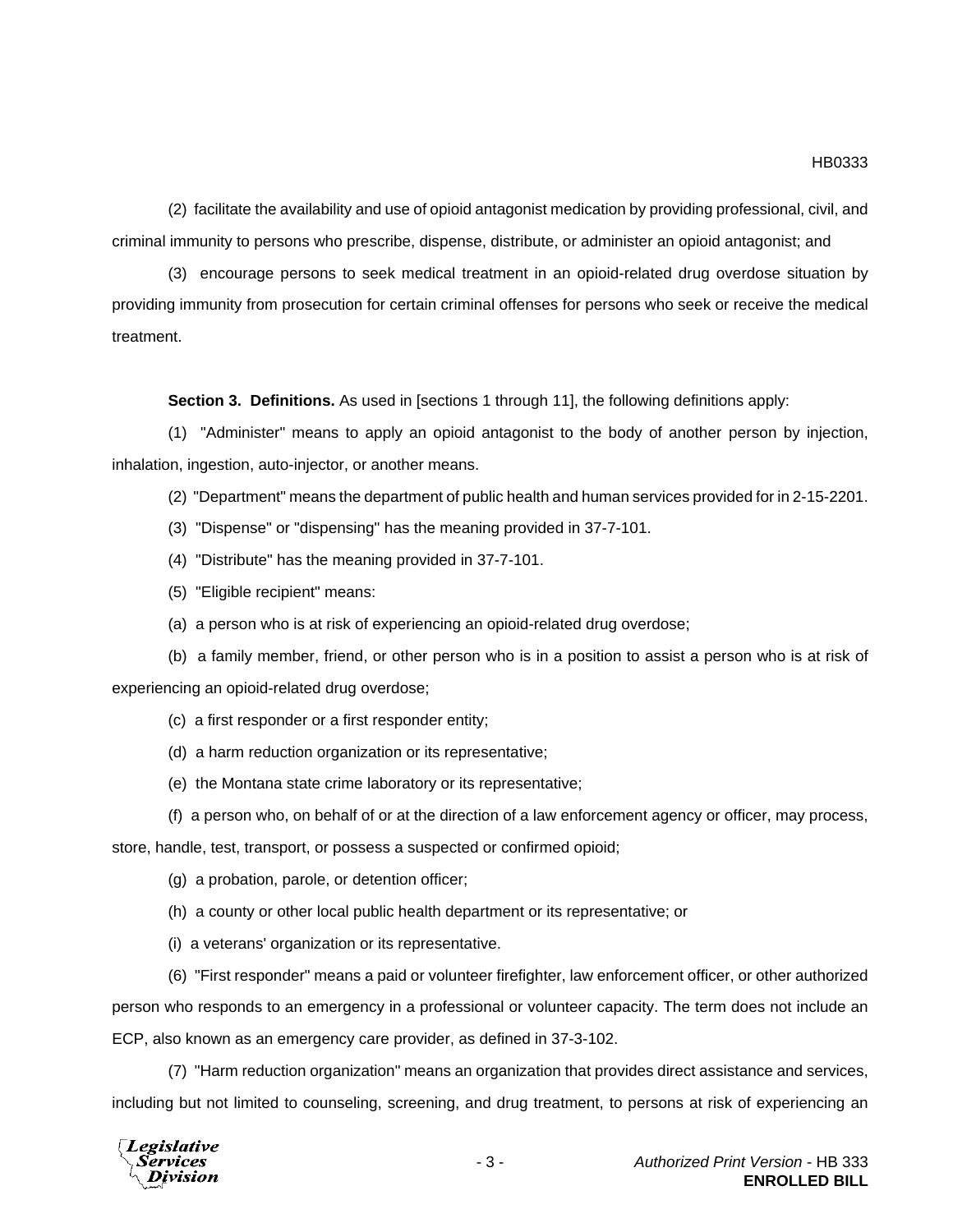opioid-related drug overdose.

(8) "Law enforcement officer" means a person who is a peace officer as defined in 46-1-202 or any other agent of a criminal justice agency as defined in 44-5-103.

(9) "Medical practitioner" has the meaning provided in 37-2-101.

(10) "Opioid antagonist" means a drug that binds to opioid receptors and blocks or inhibits the effects of opioids acting on those receptors. The term includes naloxone hydrochloride and any other similarly acting drug approved by the United States food and drug administration.

(11) "Opioid-related drug overdose" means an acute condition evidenced by symptoms, including but not limited to physical illness, pinpoint pupils, coma, decreased level of consciousness, or respiratory depression, resulting from the consumption or use of an opioid or another substance with which an opioid is combined.

(12) "Standing order" means a written document prepared by a medical practitioner that authorizes an eligible recipient to acquire, distribute, or administer medication without a person-specific prescription.

(13) "State medical officer" means a physician licensed to practice medicine under Title 37, chapter 3, who is employed by the department to, among other things, provide advice and expertise to the department on medical policy and issues of public health importance.

**Section 4. Statewide standing orders for opioid antagonist.** (1) The state medical officer may prescribe on a statewide basis an opioid antagonist by one or more standing orders to eligible recipients.

(2) A standing order must specify, at a minimum:

(a) the opioid antagonist formulations and means of administration that are approved for dispensing;

- (b) the eligible recipients to whom the opioid antagonist may be dispensed;
- (c) any training that is required for an eligible recipient to whom the opioid antagonist is dispensed;
- (d) the circumstances under which an eligible recipient may distribute or administer the opioid antagonist;

and

(e) the timeline for renewing and updating the standing order.

**Section 5. Prescribing and dispensing authority for opioid antagonist.** A medical practitioner may prescribe, directly, by a standing order, or by a collaborative practice agreement, or dispense, as permitted under 37-2-104, an opioid antagonist to an eligible recipient. The medical practitioner shall document the reasons for



HB0333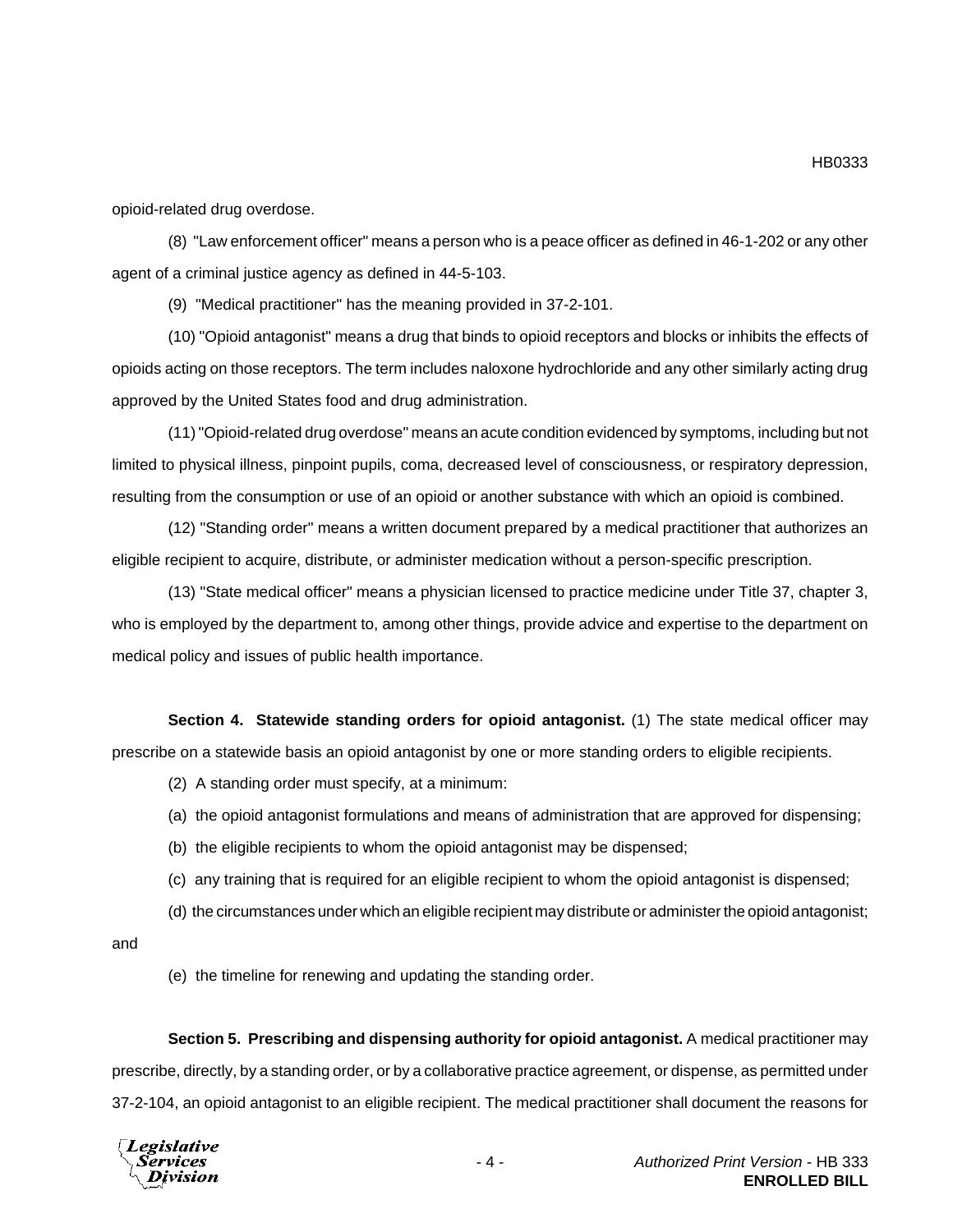which the opioid antagonist was prescribed or dispensed.

**Section 6. Designation of patient -- instruction.** (1) A prescription issued pursuant to [section 4] or [section 5] must designate the eligible recipient as the patient, regardless of the eligible recipient's status as an individual, organization, agency, or other entity. Except as provided in [section 5], the prescription must be dispensed by a licensed pharmacy.

(2) A licensed pharmacy or medical practitioner dispensing an opioid antagonist shall provide the patient with basic instruction and information, the content of which must be developed by the department and made publicly available on the department's website, concerning recognition of the signs and symptoms of an opioid-related drug overdose, indications for the administration of an opioid antagonist, administration technique, and the need for immediate and long-term followup to the administration of the opioid antagonist, including calling 9-1-1.

(3) An eligible recipient described in [section 3(5)(c) through (5)(i)] who distributes an opioid antagonist pursuant to [section 7] shall:

(a) fulfill the basic instruction and information requirements set forth in subsection (2); and

(b) develop protocol for:

(i) instructing and training the eligible recipient's employees or other authorized personnel that is consistent with the instruction and information developed by the department under subsection (2); and

(ii) the storage, maintenance, and location of the opioid antagonist.

### **Section 7. Authorization for possession and administration of opioid antagonist -- reporting.** (1)

An eligible recipient to whom an opioid antagonist is prescribed, dispensed, or distributed pursuant to [sections 4 through 6] and who has received the instruction and information provided for in [section 6] may do any of the following:

(a) possess and store the opioid antagonist. The storage of an opioid antagonist is not subject to pharmacy practice laws or other requirements that apply to the storage of drugs or medications.

(b) in good faith, administer or direct another person to administer the opioid antagonist to a person who is experiencing an actual or reasonably perceived opioid-related drug overdose; or

(c) distribute the opioid antagonist to a person who is an eligible recipient under [section 3(5)(a) or

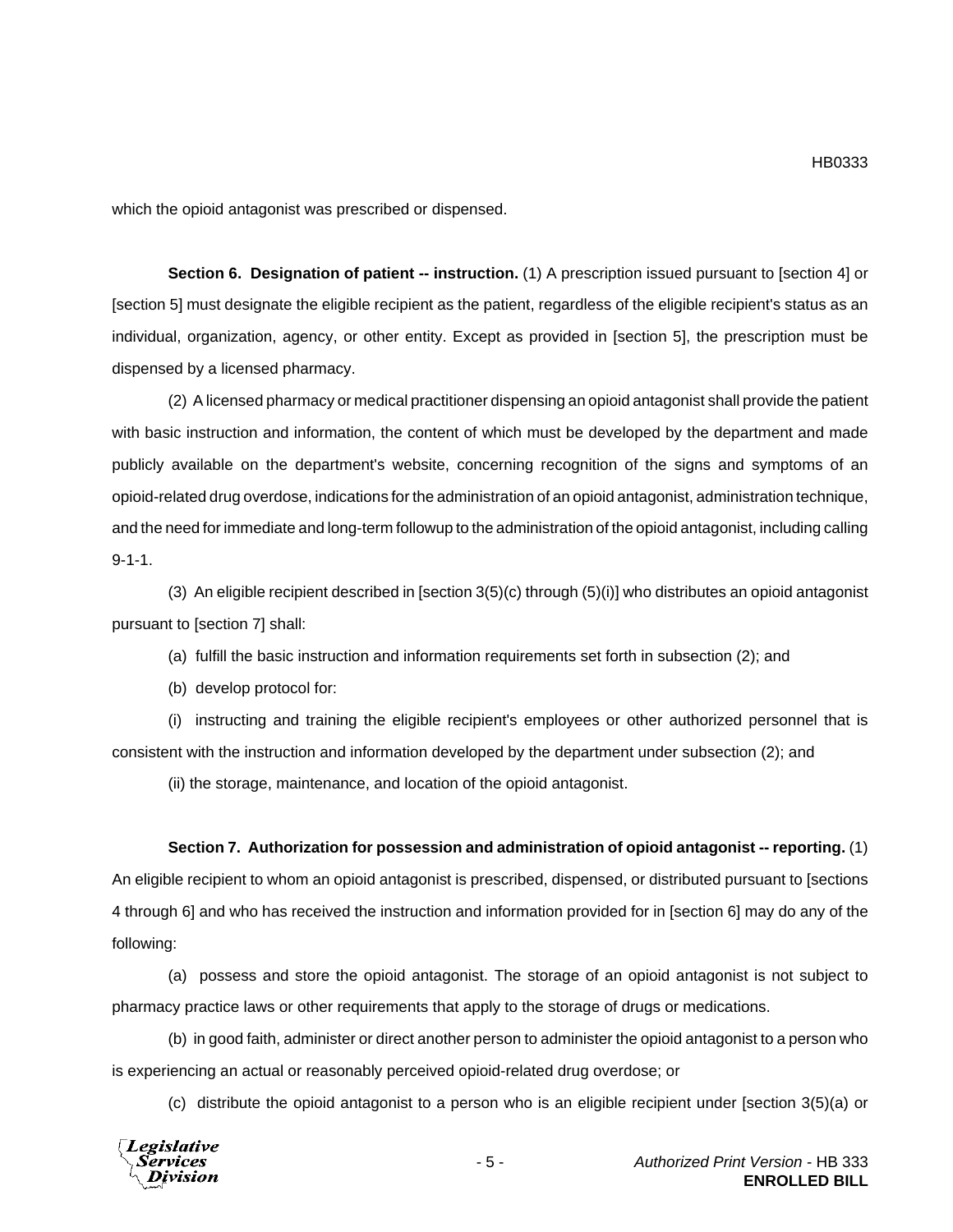HB0333

 $(5)(b)$ ].

(2) An eligible recipient to whom an opioid antagonist is dispensed pursuant to [sections 4 through 6] shall report, if required by the department, information regarding the dispensing, distribution, and administration of the opioid antagonist.

**Section 8. Professional conduct -- immunity.** (1) A prescription issued pursuant to [section 4] or [section 5] is considered to have been issued for a legitimate medical purpose in the usual course of a professional practice.

(2) Except for injury or damages arising from gross negligence, willful or wanton misconduct, or an intentional tort:

(a) a medical practitioner or licensed pharmacist may not be subject to disciplinary action or civil or criminal liability for injury resulting from the prescribing or dispensing of an opioid antagonist pursuant to [sections 4 through 6] to an eligible recipient; and

(b) an eligible recipient may not be subject to disciplinary action or civil or criminal liability for injury resulting from distributing an opioid antagonist pursuant to [sections 6 and 7].

(3) A medical practitioner, eligible recipient, emergency care provider, or other person is not liable and may not be subject to disciplinary action as a result of any injury arising from the administration of an opioid antagonist to another person whom the medical practitioner, eligible recipient, emergency care provider, or other person believes in good faith to be suffering from an opioid-related drug overdose, unless the injury arises from an act or omission that is the result of gross negligence, willful or wanton misconduct, or an intentional tort.

(4) The provisions of [sections 1 through 7] do not establish a duty or standard of care with respect to the decision of whether to prescribe, dispense, distribute, or administer an opioid antagonist.

**Section 9. Good Samaritan protections.** (1) The provisions of 45-5-626, 45-9-102, 45-9-107, and 45-10-103 do not apply to:

(a) a person who, acting in good faith, seeks medical assistance for another person who is experiencing an actual or reasonably perceived drug-related overdose if the evidence supporting an arrest, charge, or prosecution was obtained as a result of the person's seeking medical assistance for another person; and

(b) a person who experiences a drug-related overdose and is in need of medical assistance if the

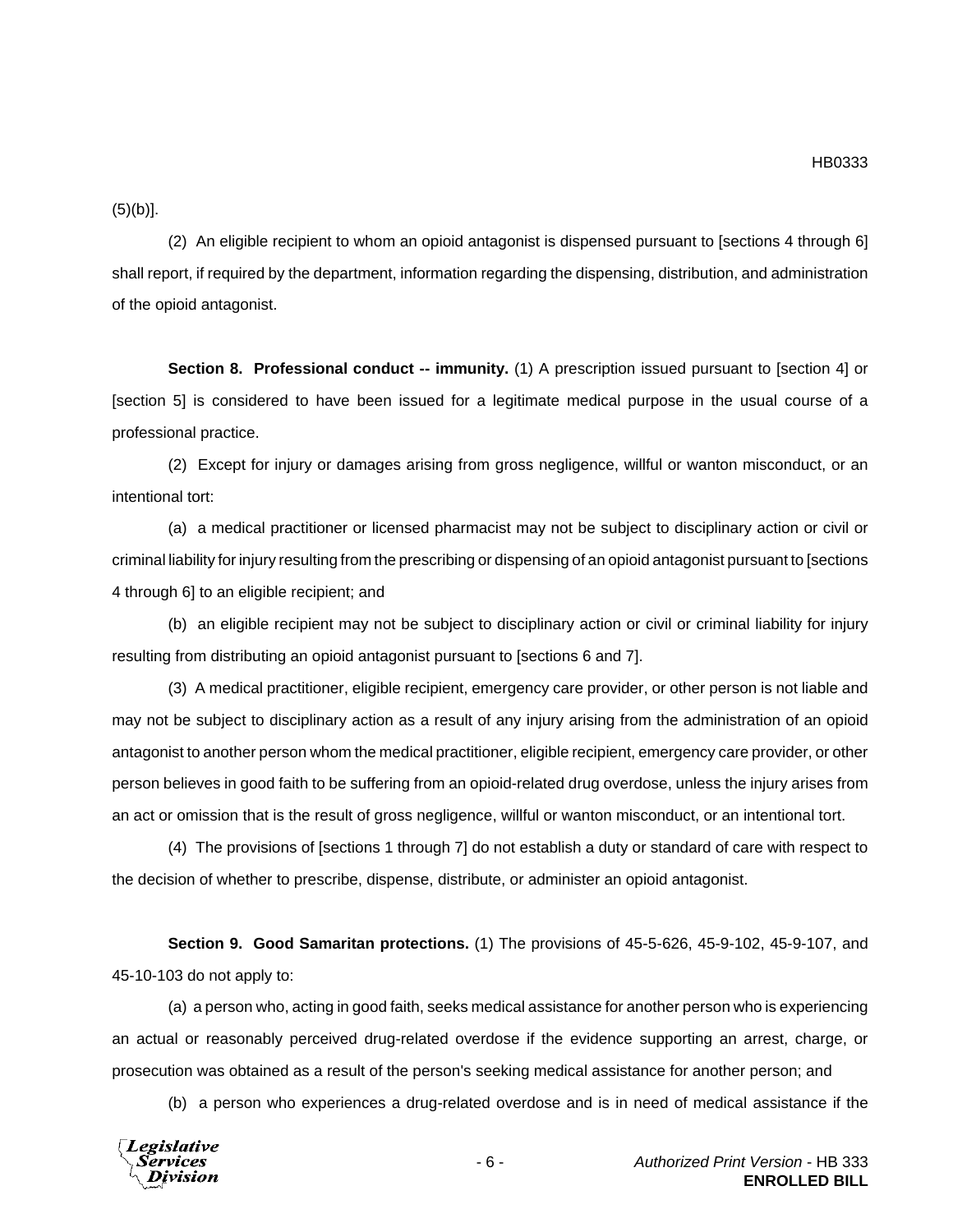evidence supporting an arrest, charge, or prosecution was obtained as a result of the drug-related overdose and the need for medical assistance.

(2) A person's pretrial release, probation, furlough, supervised release, or parole may not be revoked based on an incident for which the person would be immune from arrest, charge, or prosecution under this section.

(3) A person's act of providing first aid or other medical assistance to a person who is experiencing an actual or reasonably perceived drug-related overdose may be used as a mitigating factor in a criminal prosecution for which immunity is not provided under this section.

(4) This section may not be construed to:

(a) bar the admissibility of evidence obtained in connection with the investigation and prosecution of other crimes or violations committed by a person who otherwise qualified for limited immunity under this section; or

(b) limit, modify, or remove immunity from liability currently available to public entities, public employees, or prosecutors or by law.

**Section 10. Grants.** The department may apply for and award grants to further the purposes outlined in [sections 1 through 7].

**Section 11. Rulemaking.** The department may adopt rules regarding opioid antagonist instruction, training, and reporting, as provided for in [sections 6 and 7].

**Section 12.** Section 37-2-104, MCA, is amended to read:

**"37-2-104. Dispensing of drugs by medical practitioners unlawful -- exceptions.** (1) Except as otherwise provided by this section, it is unlawful for a medical practitioner to engage, directly or indirectly, in the dispensing of drugs.

(2) This section does not prohibit any of the following:

(a) a medical practitioner from furnishing a patient any drug in an emergency;

(b) the administration of a unit dose of a drug to a patient by or under the supervision of a medical practitioner;

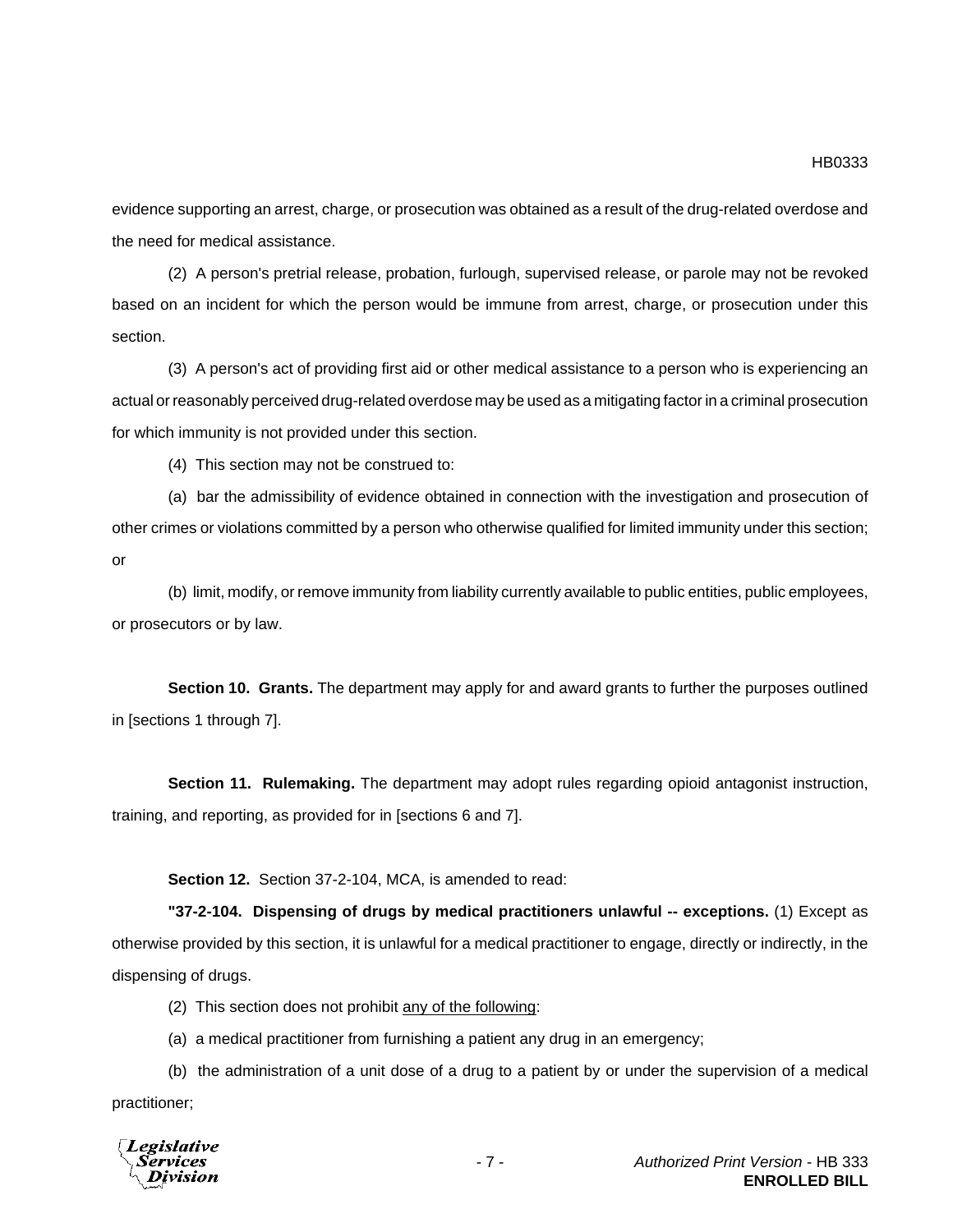HB0333

(c) dispensing a drug to a patient by a medical practitioner whenever there is no community pharmacy available to the patient;

(d) the dispensing of drugs occasionally, but not as a usual course of doing business, by a medical practitioner;

(e) a medical practitioner from dispensing drug samples;

(f) the dispensing of factory prepackaged contraceptives, other than mifepristone, by a registered nurse employed by a family planning clinic under contract with the department of public health and human services if the dispensing is in accordance with:

(i) a physician's written protocol specifying the circumstances under which dispensing is appropriate; and

(ii) the drug labeling, storage, and recordkeeping requirements of the board of pharmacy;

(g) a contract physician at an urban Indian clinic from dispensing drugs to qualified patients of the clinic. The clinic may not stock or dispense any dangerous drug, as defined in 50-32-101, or any controlled substance. The contract physician may not delegate the authority to dispense any drug for which a prescription is required under 21 U.S.C. 353(b).

(h) a medical practitioner from dispensing a drug if the medical practitioner has prescribed the drug and verified that the drug is not otherwise available from a community pharmacy. A drug dispensed pursuant to this subsection (2)(h) must meet the labeling requirements of the board of pharmacy.

(i) a medical practitioner from dispensing an opioid antagonist as provided in [section 5]."

**Section 13.** Section 45-5-626, MCA, is amended to read:

**"45-5-626. Violation of order of protection.** (1) A Except as provided in [section 9], a person commits the offense of violation of an order of protection if the person, with knowledge of the order, purposely or knowingly violates a provision of any order provided for in 40-4-121 or an order of protection under Title 40, chapter 15. It may be inferred that the defendant had knowledge of an order at the time of an offense if the defendant had been served with the order before the time of the offense. Service of the order is not required upon a showing that the defendant had knowledge of the order and its content.

(2) Only the respondent under an order of protection may be cited for a violation of the order. The petitioner who filed for an order of protection may not be cited for a violation of that order of protection.

(3) An offender convicted of violation of an order of protection shall be fined not to exceed \$500 or be

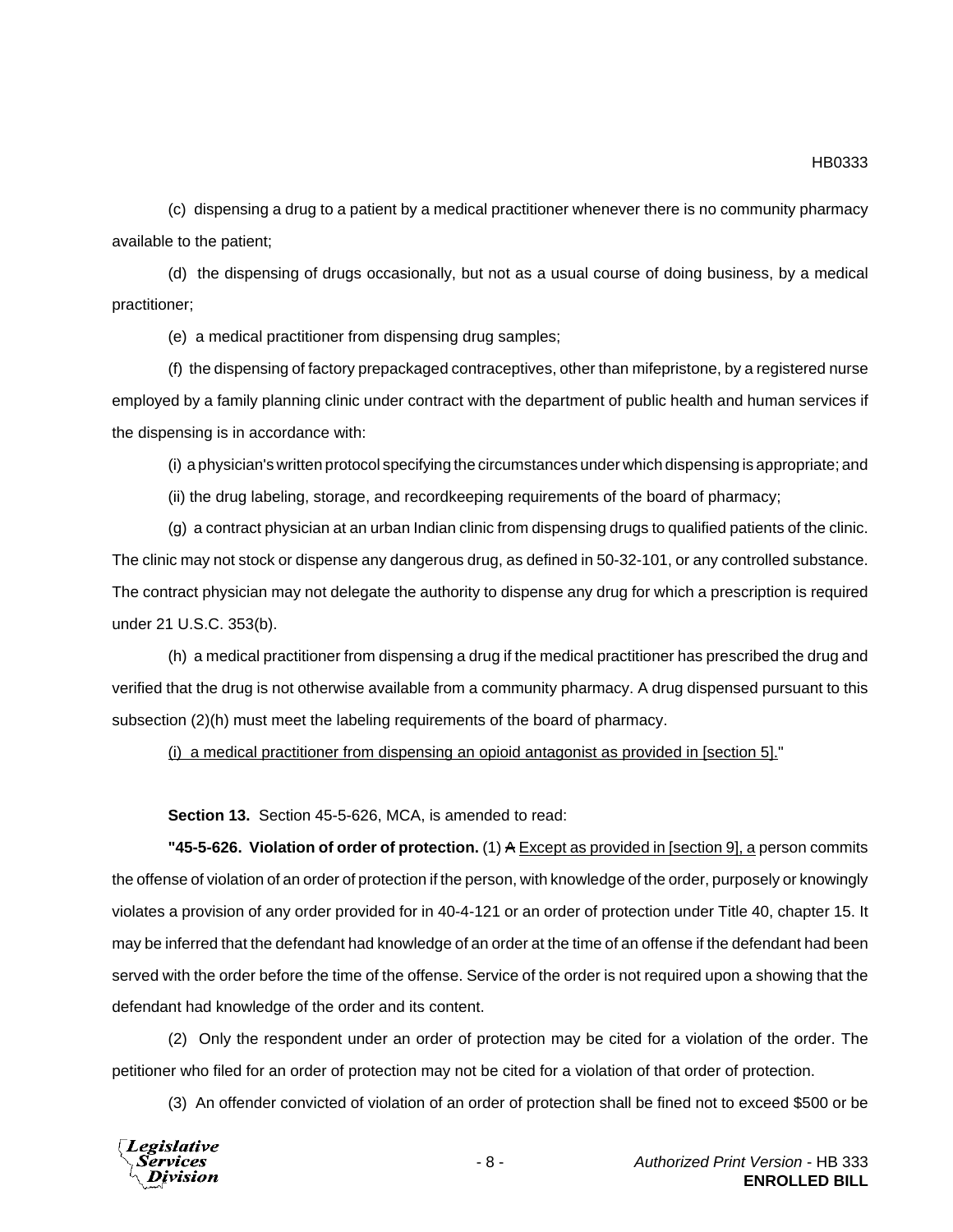imprisoned in the county jail for a term not to exceed 6 months, or both, for a first offense. Upon conviction for a second offense, an offender shall be fined not less than \$200 and not more than \$500 and be imprisoned in the county jail not less than 24 hours and not more than 6 months. Upon conviction for a third or subsequent offense, an offender shall be fined not less than \$500 and not more than \$2,000 and be imprisoned in the county jail or state prison for a term not less than 10 days and not more than 2 years."

**Section 14.** Section 45-9-102, MCA, is amended to read:

**"45-9-102. Criminal possession of dangerous drugs.** (1) Except as provided in [section 9] or Title 50, chapter 46, a person commits the offense of criminal possession of dangerous drugs if the person possesses any dangerous drug, as defined in 50-32-101.

(2) A person convicted of criminal possession of marijuana or its derivatives in an amount the aggregate weight of which does not exceed 60 grams of marijuana or 1 gram of hashish is, for the first offense, guilty of a misdemeanor and shall be punished by a fine of not less than \$100 or more than \$500 and by imprisonment in the county jail for not more than 6 months. The minimum fine must be imposed as a condition of a suspended or deferred sentence. A person convicted of a second or subsequent offense under this subsection is punishable by a fine not to exceed \$1,000 or by imprisonment in the county jail for a term not to exceed 1 year or in the state prison for a term not to exceed 3 years or by both. This subsection does not apply to the possession of synthetic cannabinoids listed as dangerous drugs in 50-32-222.

(3) A person convicted of criminal possession of an anabolic steroid as listed in 50-32-226 is, for the first offense, guilty of a misdemeanor and shall be punished by a fine of not less than \$100 or more than \$500 or by imprisonment in the county jail for not more than 6 months, or both.

(4) A person convicted of criminal possession of an opiate, as defined in 50-32-101, shall be imprisoned in the state prison for a term of not less than 2 years or more than 5 years and may be fined not more than \$50,000, except as provided in 46-18-222.

(5) (a) A person convicted of a second or subsequent offense of criminal possession of methamphetamine shall be punished by:

(i) imprisonment for a term not to exceed 5 years or by a fine not to exceed \$50,000, or both; or

(ii) commitment to the department of corrections for placement in an appropriate correctional facility or program for a term of not less than 3 years or more than 5 years. If the person successfully completes a

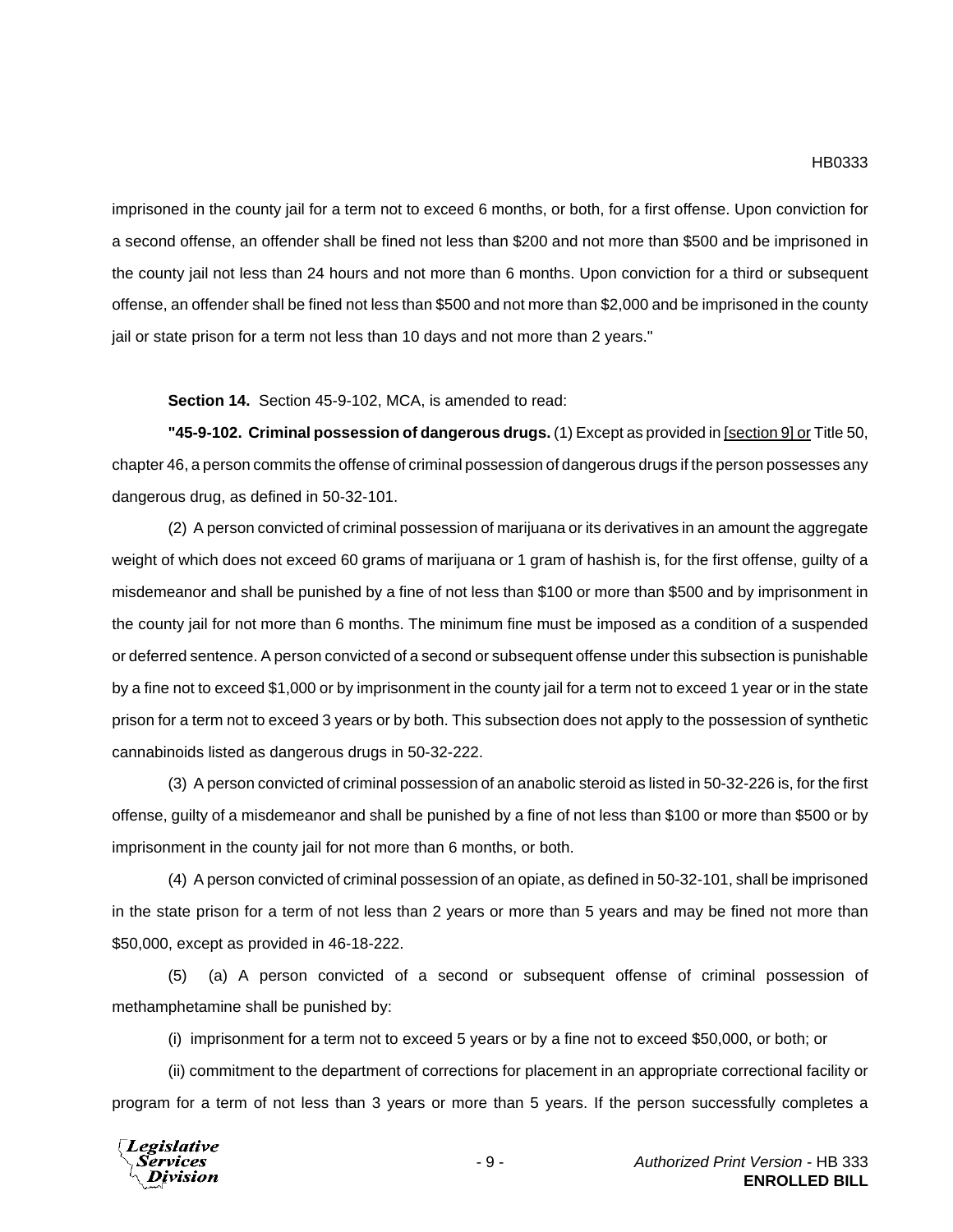residential methamphetamine treatment program operated or approved by the department of corrections during the first 3 years of a term, the remainder of the term must be suspended. The court may also impose a fine not to exceed \$50,000.

(b) During the first 3 years of a term under subsection (5)(a)(ii), the department of corrections may place the person in a residential methamphetamine treatment program operated or approved by the department of corrections or in a correctional facility or program. The residential methamphetamine treatment program must consist of time spent in a residential methamphetamine treatment facility and time spent in a community-based prerelease center.

(c) The court shall, as conditions of probation pursuant to subsection (5)(a), order:

(i) the person to abide by the standard conditions of probation established by the department of corrections;

(ii) payment of the costs of imprisonment, probation, and any methamphetamine treatment by the person if the person is financially able to pay those costs;

(iii) that the person may not enter an establishment where alcoholic beverages are sold for consumption on the premises or where gambling takes place;

(iv) that the person may not consume alcoholic beverages;

(v) the person to enter and remain in an aftercare program as directed by the person's probation officer; and

(vi) the person to submit to random or routine drug and alcohol testing.

(6) A person convicted of criminal possession of dangerous drugs not otherwise provided for in subsections (2) through (5) shall be imprisoned in the state prison for a term not to exceed 5 years or be fined an amount not to exceed \$50,000, or both.

(7) A person convicted of a first violation under this section is presumed to be entitled to a deferred imposition of sentence of imprisonment.

(8) Ultimate users and practitioners, as defined in 50-32-101, and agents under their supervision acting in the course of a professional practice are exempt from this section."

**Section 15.** Section 45-9-107, MCA, is amended to read:

**"45-9-107. Criminal possession of precursors to dangerous drugs.** (1) A Except as provided in

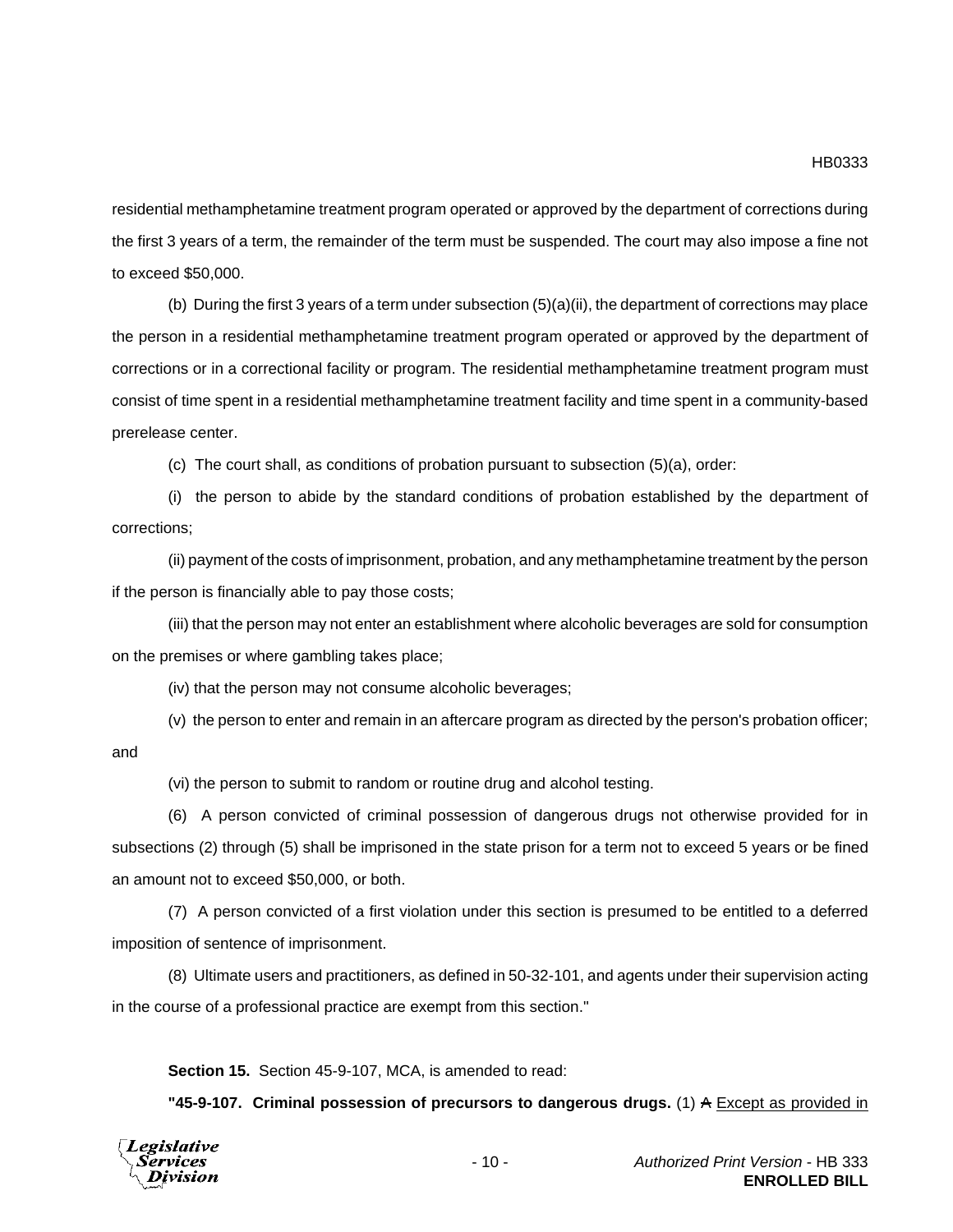HB0333

[section 9], a person commits the offense of criminal possession of precursors to dangerous drugs if:

(a) the person possesses any material, compound, mixture, or preparation that contains any combination of the following with intent to manufacture dangerous drugs:

(i) phenyl-2-propanone (phenylacetone);

(ii) piperidine in conjunction with cyclohexanone;

(iii) ephedrine;

(iv) lead acetate;

(v) methylamine;

(vi) methylformamide;

(vii) n-methylephedrine;

(viii) phenylpropanolamine;

(ix) pseudoephedrine;

(x) anhydrous ammonia;

(xi) hydriodic acid;

(xii) red phosphorus;

(xiii) iodine in conjunction with ephedrine, pseudoephedrine, or red phosphorus;

(xiv) lithium in conjunction with anhydrous ammonia; or

(b) the person knowingly possesses anhydrous ammonia for the purpose of manufacturing dangerous drugs.

(2) A person convicted of criminal possession of precursors to dangerous drugs shall be imprisoned in the state prison for a term not less than 2 years or more than 20 years or be fined an amount not to exceed \$50,000, or both."

**Section 16.** Section 45-10-103, MCA, is amended to read:

**"45-10-103. Criminal possession of drug paraphernalia.** Except as provided in [section 9] or Title 50, chapter 46, it is unlawful for a person to use or to possess with intent to use drug paraphernalia to plant, propagate, cultivate, grow, harvest, manufacture, compound, convert, produce, process, prepare, test, analyze, pack, repack, store, contain, conceal, inject, ingest, inhale, or otherwise introduce into the human body a dangerous drug. A person who violates this section is guilty of a misdemeanor and upon conviction shall be

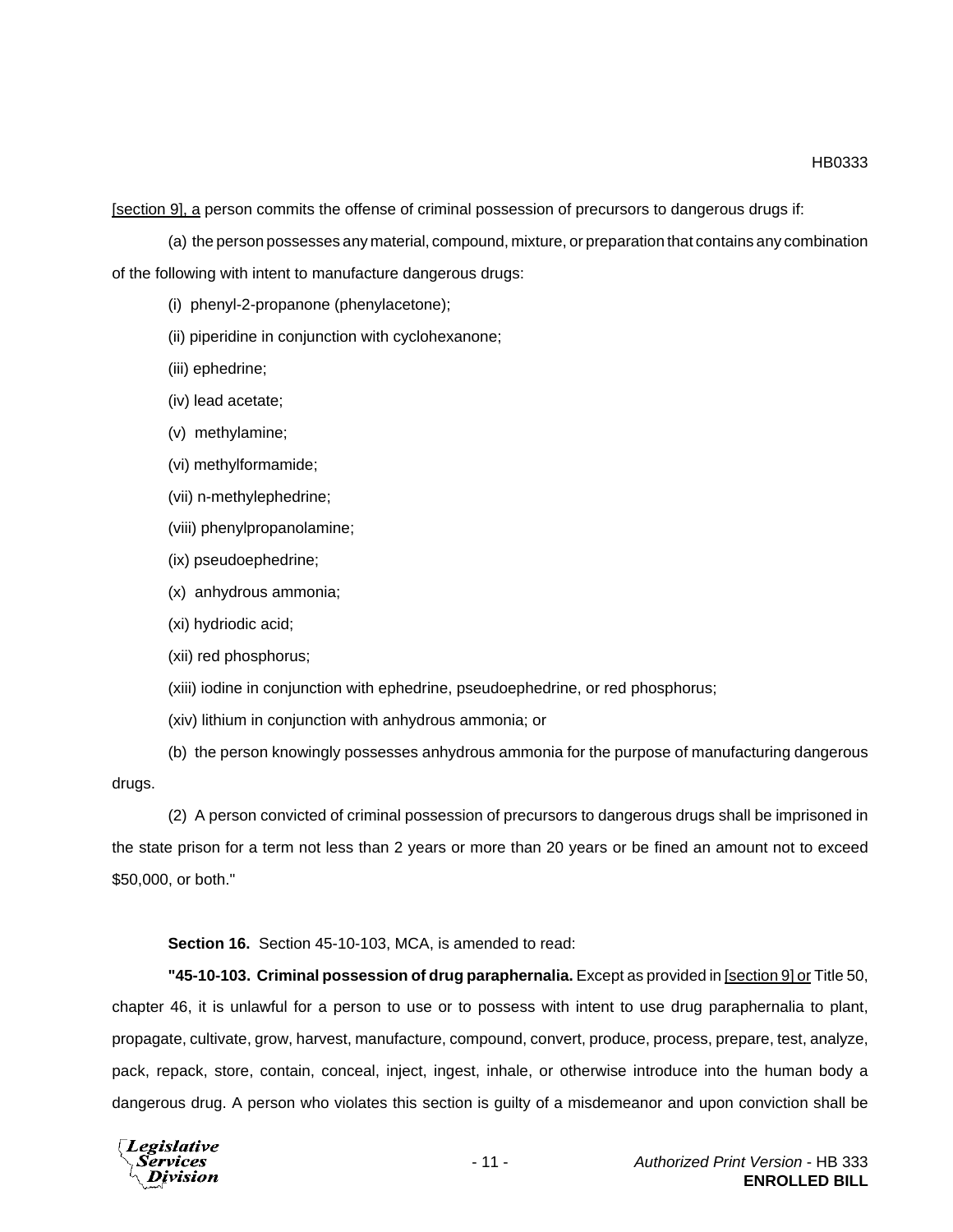imprisoned in the county jail for not more than 6 months, fined an amount of not more than \$500, or both. A person convicted of a first violation of this section is presumed to be entitled to a deferred imposition of sentence of imprisonment."

**Section 17. Codification instruction.** [Sections 1 through 11] are intended to be codified as an integral part of Title 50, and the provisions of Title 50 apply to [sections 1 through 11].

**Section 18. Two-thirds vote required.** Because [this act] limits governmental liability, Article II, section 18, of the Montana constitution requires a vote of two-thirds of the members of each house of the legislature for passage.

**Section 19. Effective date.** [This act] is effective on passage and approval.

- END -

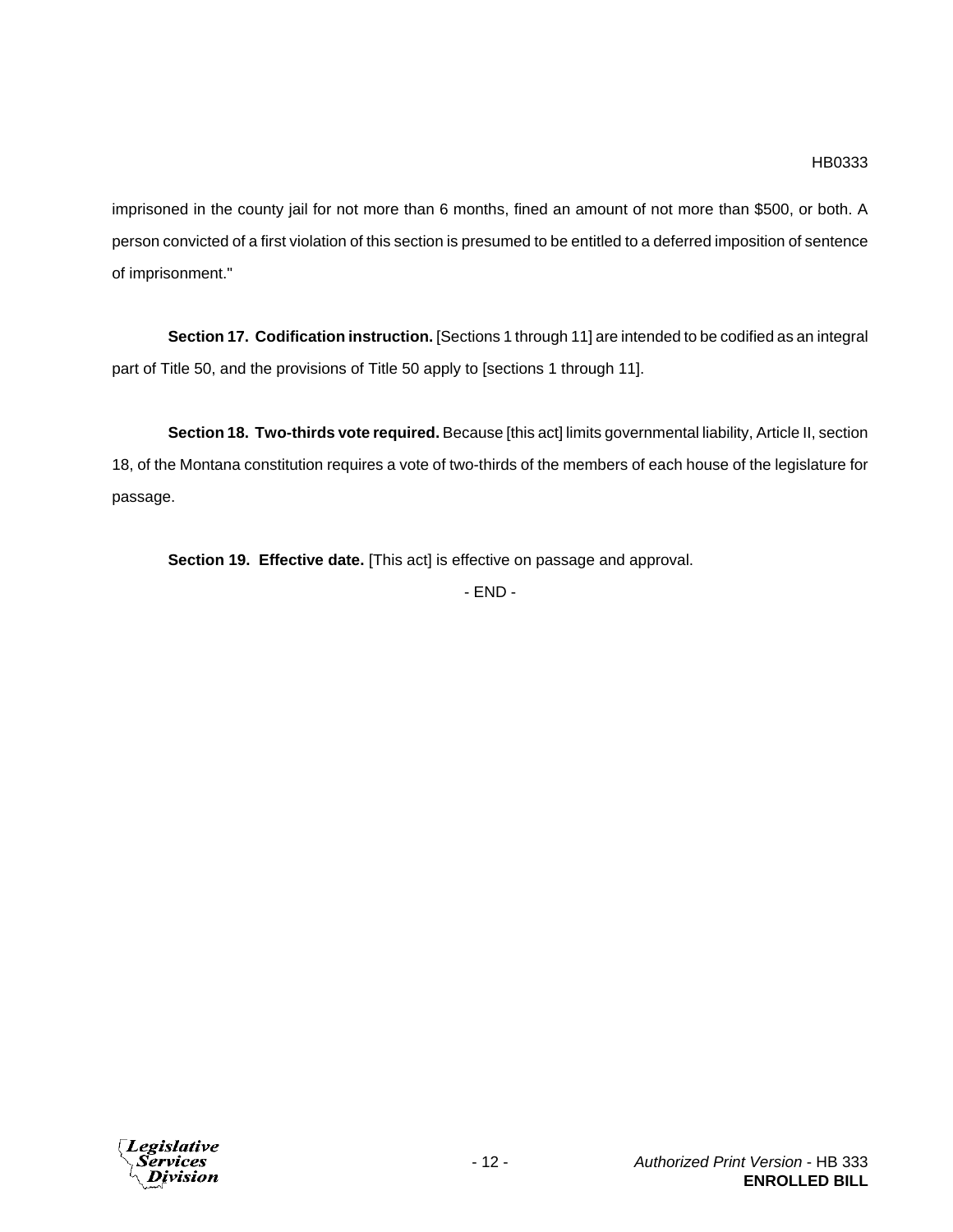I hereby certify that the within bill, HB 0333, originated in the House.

# Speaker of the House

| Signed this | day     |
|-------------|---------|
| οf          | , 2017. |

# Chief Clerk of the House

## President of the Senate

| Signed this | day     |
|-------------|---------|
| 0f          | , 2017. |